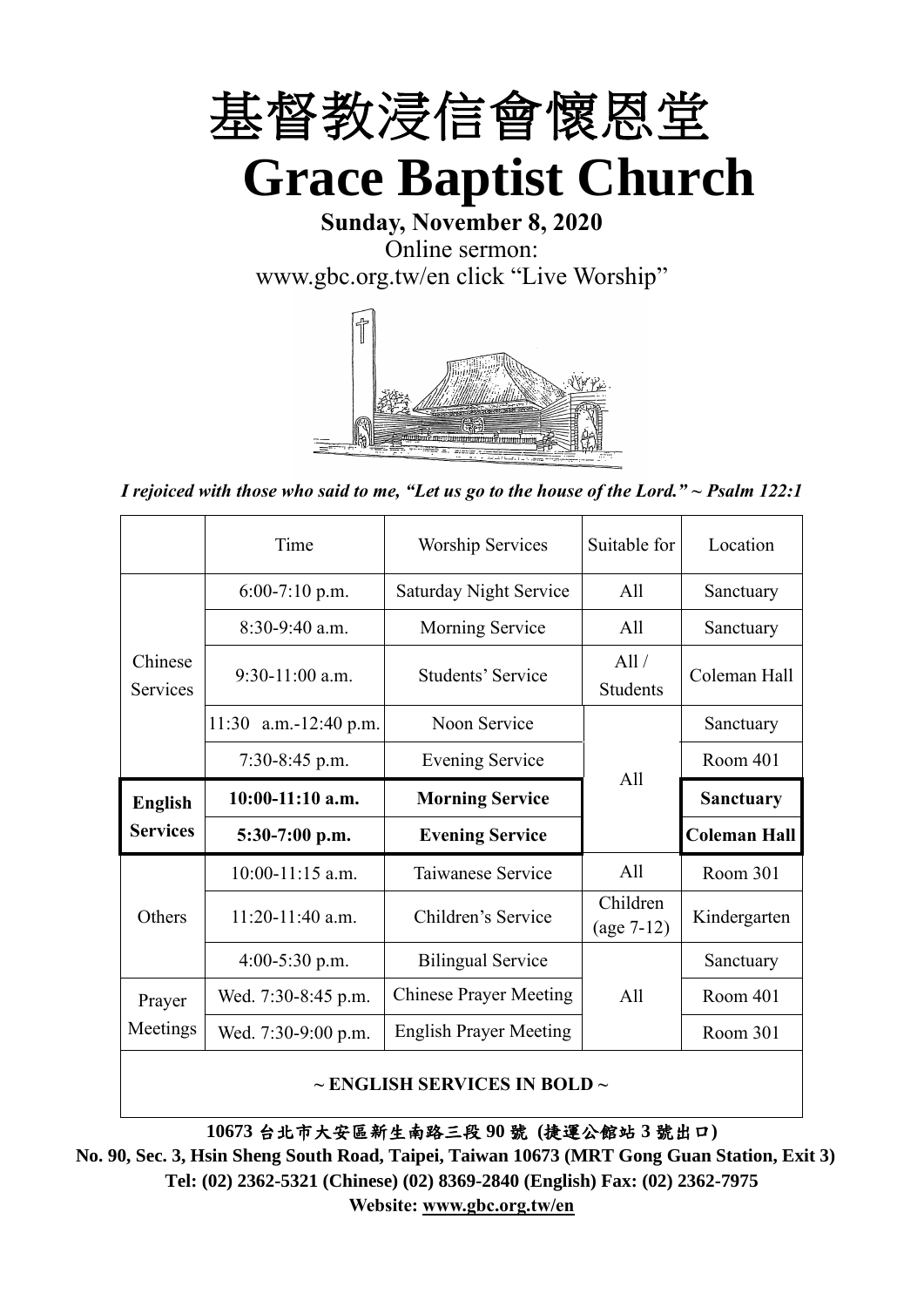#### **Welcome to Grace Baptist Church English Congregation. Thank you for choosing to worship with us and celebrate the glory of our Lord.**

|                                                                                                                                                                                                                                                                                                                    | Morning Worship Service - 10:00 a.m.                                                                                                                                                                                                                                                   |                                                                                                                                                                                       |
|--------------------------------------------------------------------------------------------------------------------------------------------------------------------------------------------------------------------------------------------------------------------------------------------------------------------|----------------------------------------------------------------------------------------------------------------------------------------------------------------------------------------------------------------------------------------------------------------------------------------|---------------------------------------------------------------------------------------------------------------------------------------------------------------------------------------|
| Prelude<br>Greeting/Prayer<br>Worship through Music<br>Pastoral Prayer<br>Worship through Music<br><b>Offertory Prayer</b><br>Tithes and Offerings                                                                                                                                                                 | Sunday, November 8, 2020 (Sanctuary)<br>"Living Hope"<br>"Glorify Thy Name"<br>"Yet Not I But Through Christ in Me"<br>"All to Us"                                                                                                                                                     | Monica Kong<br>Armand Lim<br>Pastor Nick Brideson<br>Armand Lim<br>Ava Zamora                                                                                                         |
| Doxology<br>Pray for Our Church<br>Special Music<br><b>Scripture Reading</b><br>Message<br><b>Response Song</b><br>Benediction<br>Welcome                                                                                                                                                                          | "Donna Nobis Pacem"<br>Romans 12:3-8<br>Committed to His Church<br>"We Are an Offering"                                                                                                                                                                                                | Michael Huang<br>Choir<br>Michael Huang<br>Minister Kevin Wang                                                                                                                        |
| Closing Song<br>Postlude                                                                                                                                                                                                                                                                                           | "As the Lord Is with Us"                                                                                                                                                                                                                                                               | Armand Lim<br>Monica Kong                                                                                                                                                             |
| Wear a mask<br>before entering<br>the Cry Room.                                                                                                                                                                                                                                                                    | Nursery care is available in the "Cry Room" at the back of<br>the Sanctuary during the Morning Worship Service.                                                                                                                                                                        |                                                                                                                                                                                       |
|                                                                                                                                                                                                                                                                                                                    |                                                                                                                                                                                                                                                                                        |                                                                                                                                                                                       |
| Prelude<br>Prayer<br>Worship through Music<br>Greeting<br>Pastoral Prayer<br>Worship through Music<br><b>Offertory Prayer</b><br>Tithes and Offerings<br>Pray for Our Church<br><b>Scripture Reading</b><br>Message<br><b>Response Song</b><br><b>Closing Prayer</b><br>Welcome<br><b>Closing Song</b><br>Postlude | Evening Worship Service – 5:30 p.m.<br>Sunday, November 8, 2020 (Coleman Hall)<br>"Saved My Soul"<br>"Christ Our Hope in Life and Death"<br>"My Greatest Love Is You"<br>"John $3:16"$<br>Romans 12:3-8<br>Committed to His Church<br>"Stand in Awe"<br>"John 3:16/Power of Your Love" | Praise Tan<br>Alex Chen, Leader<br>Michael Huang<br>Pastor Nick Brideson<br>Alex Chen, Leader<br>Vicky Kuo<br>Michael Huang<br>Minister Kevin Wang<br>Alex Chen, Leader<br>Praise Tan |

- ⚫ Through prayer, to build the body of Christ
- ⚫ From the body, to do the work of mission in Taipei, Taiwan, and neighboring countries *"but you will receive power when the Holy Spirit has come upon you; and you shall be My witnesses both in Jerusalem, and in all Judea and Samaria, and even to the remotest part of the earth." -* Acts 1:8 (NASB)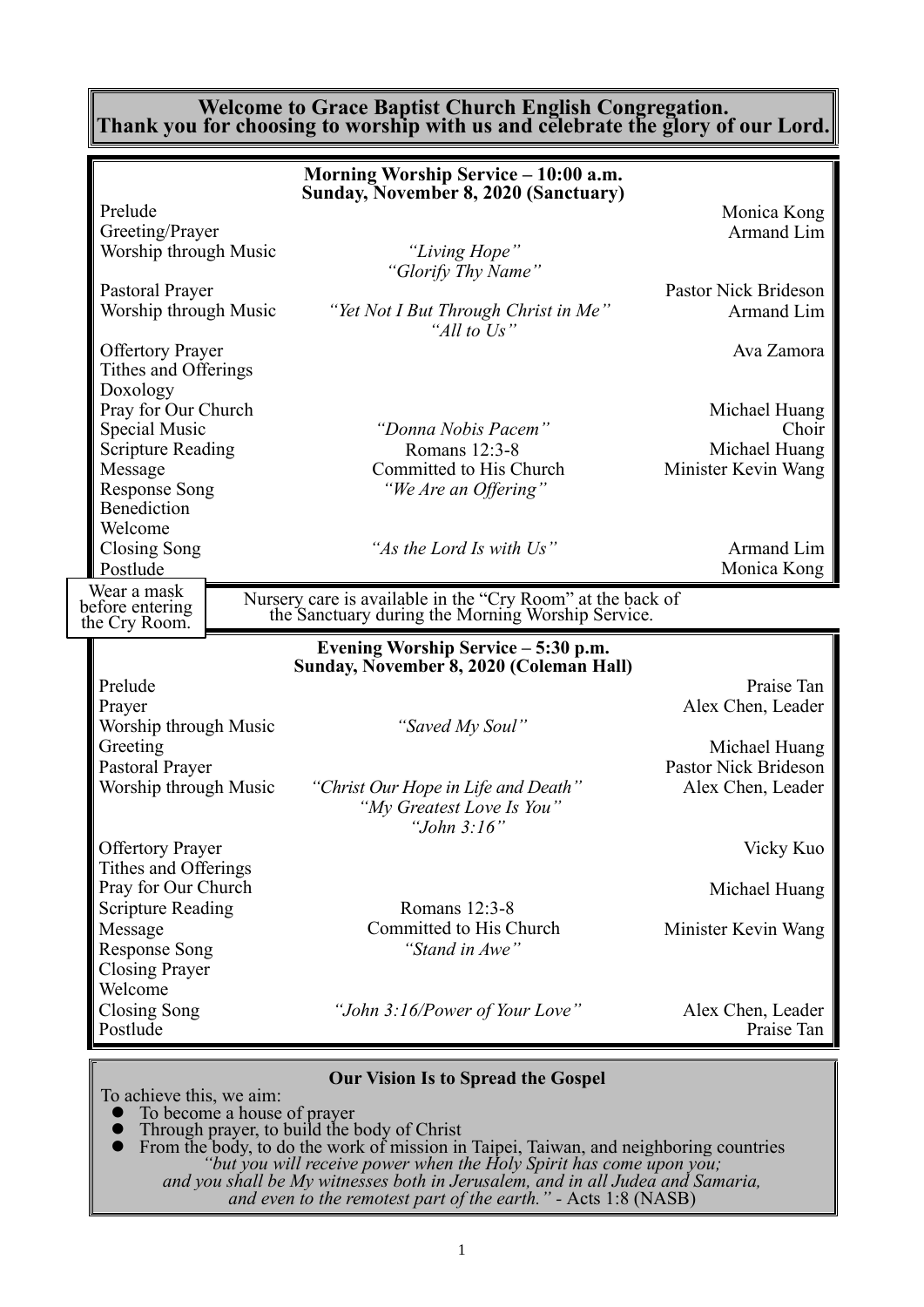## **Sermon Topic: Committed to His Church Scripture: Romans 12:3-8**

#### **Speaker: Minister Kevin Wang** *November 8, 2020*

#### **Scripture: Romans 12:3-8 (ESV)**

<sup>3</sup> For by the grace given to me I say to everyone among you not to think of himself more highly than he ought to think, but to think with sober judgment, each according to the measure of faith that God has assigned. For as in one body we have many members, and the members do not all have the same function,  $5$  so we, though many, are one body in Christ, and individually members one of another. <sup>6</sup> Having gifts that differ according to the grace given to us, let us use them: if prophecy, in proportion to our faith;  $\frac{7}{1}$  if service, in our serving; the one who teaches, in his teaching; <sup>8</sup> the one who exhorts, in his exhortation; the one who contributes, in generosity; the one who leads, with zeal; the one who does acts of mercy, with cheerfulness.

**Notes:**



## **Sermon Next Sunday,** *November 15***:**

| <b>Speaker</b>       | <b>Topic</b>                                                                                                                             | <b>Bible Text</b> |
|----------------------|------------------------------------------------------------------------------------------------------------------------------------------|-------------------|
| Pastor Nick Brideson | Committed to Pray                                                                                                                        | Colossians 1      |
|                      | Study the Bible text ahead and you will get more from the sermon.<br>You are welcome to join one of the Sunday classes listed on page 6. |                   |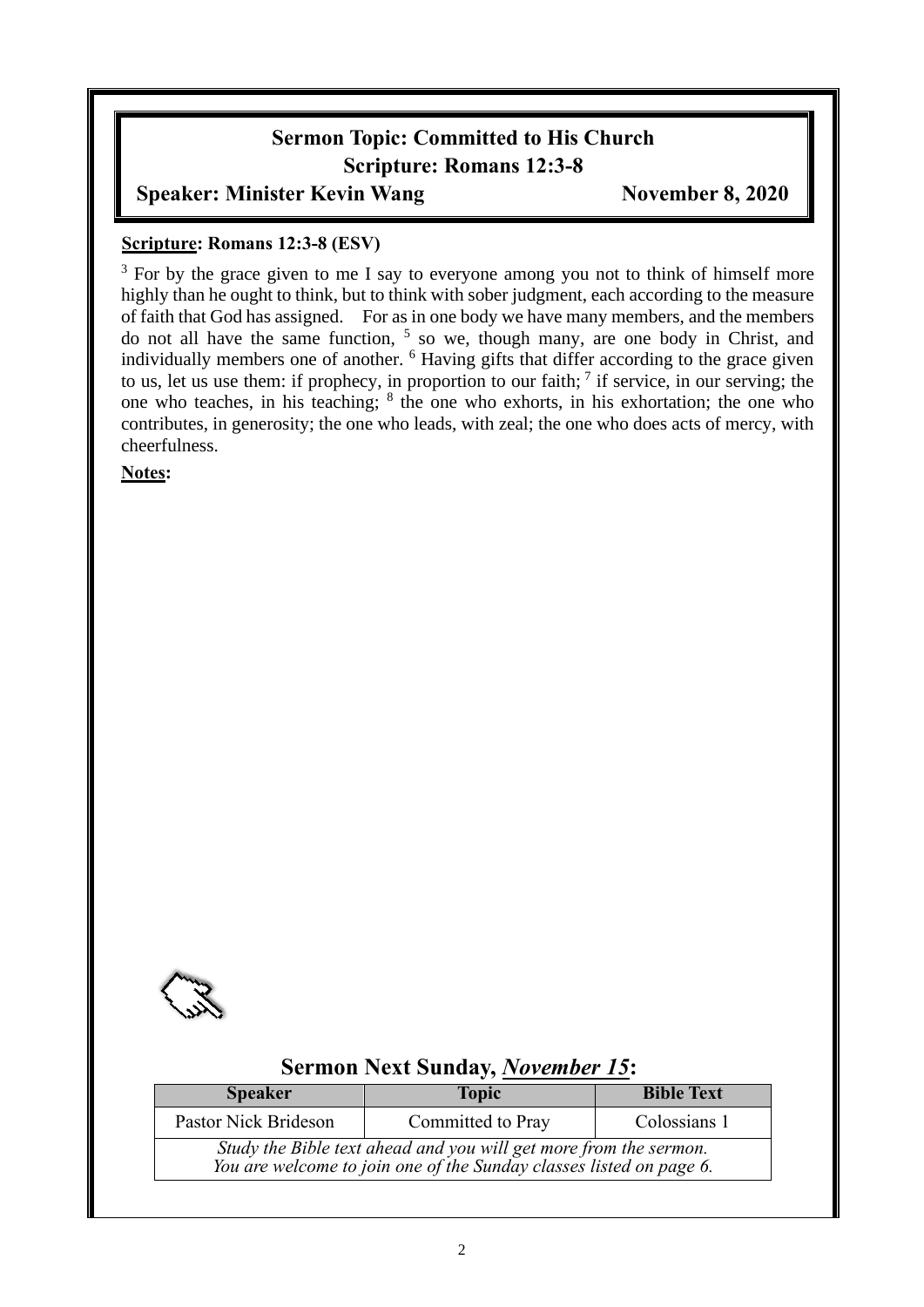## **Wednesday Night Prayer Meeting**

*"My house shall be called a house of prayer" (Matthew 21:13)*

Let us be a church of prayer. Come and pray with brothers and sisters in Christ 7:30 - 9:00 p.m. every Wednesday in Room 301. Go directly to the physical Prayer Meeting or email Minister Priscilla (priscilla@gbc.org.tw) for how to join the Zoom Prayer Meeting. Email prayer requests to Minister Priscilla.

Prayer Focus for this coming Wednesday:

| lst Week-               | 2nd Week               | 3rd Week        | 4th Week | 5th Week  |
|-------------------------|------------------------|-----------------|----------|-----------|
| Caring/Healing/Families | <b>Church Ministry</b> | <b>Missions</b> | The Lost | The World |

## **Alpha Course New Cycle: Starts TODAY, November 8**

Alpha Course is especially suited for non-Christians, but anyone who wants to know more about Christianity is welcome to attend. Our next class cycle starts TODAY, November 8, from 11:30 a.m. in the Calvary Room. (Take the stairs by the front desk, 2.5th floor.)

Please invite your non-Christian friends and family members to the class. Join us in talking about important life issues.

## **Chinese Young Professional Seminar**

The Chinese Young Professional Seminar will be held at 1:30 p.m. on Sunday November 29 in Coleman Hall. Registration is required through the QR code and the cost (NT 50) is to be paid on site.

## **COVID-19 Precautions**

Wearing a mask to cover the nose and mouth is required inside GBC. If you are not able to wear a mask, you are invited to join worship online.

Temperatures will be taken when you enter GBC. (Please enter through GBC front door. Back door is for *exit* only.) The gate from the coffee deck (next to the sushi restaurant) will be open for people leaving GBC immediately after the morning service.

All meetings should keep an attendance record. The leader should keep the record for at least one month in case it is needed.

- No buffet-style food in groups/meetings inside GBC. (Only lunch boxes or food in sealed packages. Drinks must be in individual containers.)
- $\triangleright$  Fill out the seating form when joining a worship service. (Family members can sit together and fill out one form with one seat number to include all members.)
- $\triangleright$  Take your bullet in home or put it in boxes marked "Bulletin RECYLE".
- ➢ No one should attend GBC who has been out of Taiwan in the last 2 weeks.
- $\triangleright$  See a doctor if you have a fever and cough.
- ➢ The government asks all people to not travel overseas. All people who arrive in Taiwan from overseas MUST self-quarantine for 14 days. During your quarantine, GBC welcomes you to join our worship via the Internet.





**WEAR**<br>MASK

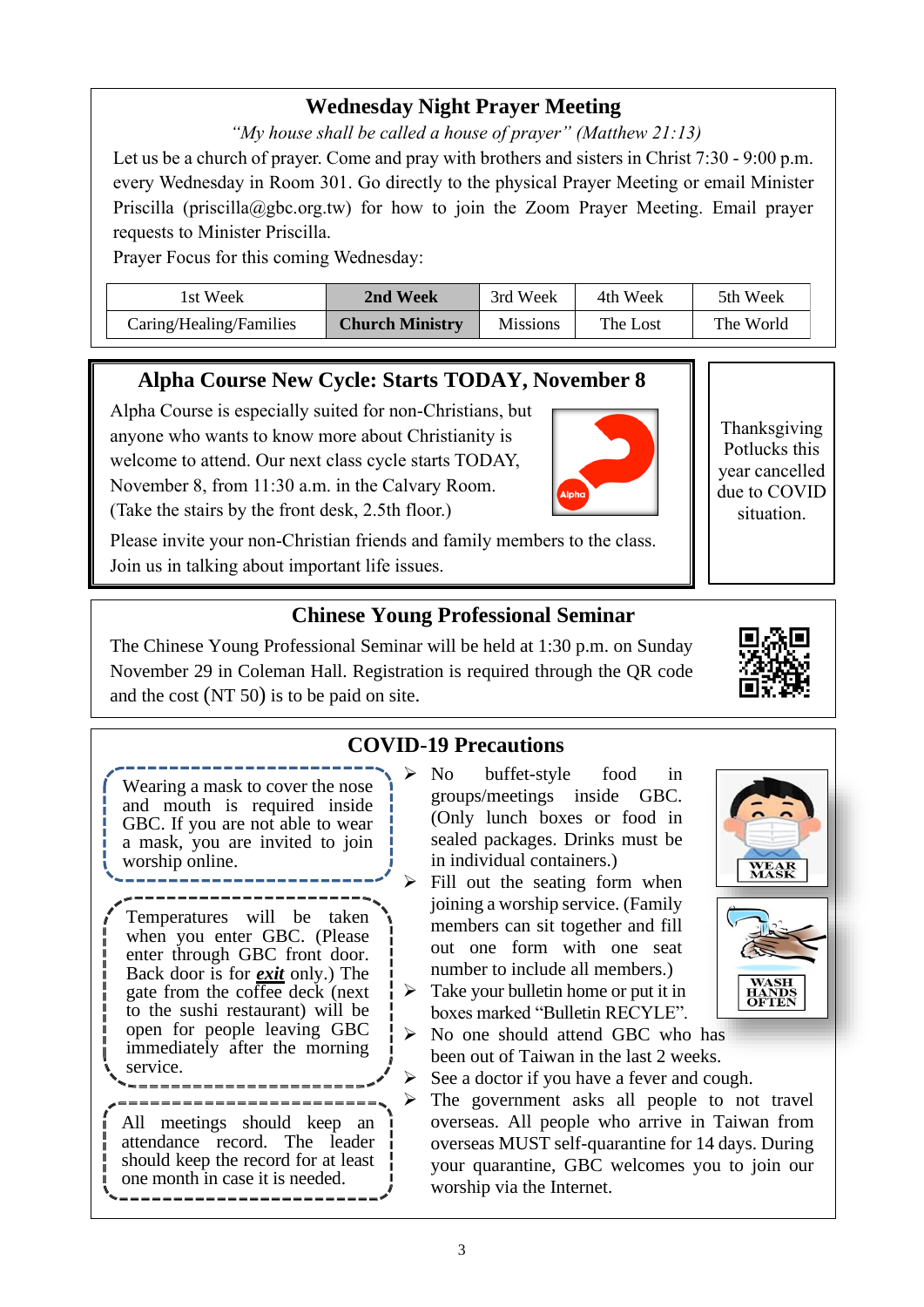### **Ethiopian Students Group**

*"and let us consider how to stimulate one another to love and good deeds, not forsaking our own assembling together, as is the habit of some, but encouraging one another; and all the more as you see the day drawing near." -* Hebrews 10:24-25

The Ethiopian Students Group's main purpose is to worship God and build close relationships with one another and with God through prayer and Bible study. It meets weekly on *Thursdays from 4:00 to 5:30 p.m. in Room 307* to study the Gospel of John. If you have any question, please contact the leader Abex at: [abex98@gmail.com.](mailto:abex98@gmail.com)

### **NTU Friday English Conversation Group**

The NTU Friday English Conversation Group meets every Friday afternoon at 12:20 p.m. on the NTU campus, Electrical Engineering Building 2, Room 102 during the school year. It is open to all students, regardless of religion and background.



### **Orphanage Ministry**



Meet in Room 403 at 1:00 p.m. and leave GBC from the front door at 2:00 p.m. No training is required.

Our next visit: TODAY

*Participants in this ministry must be*

*registered members of GBC.*

# **Friday Night Concert:** *Ave Maria Solo Concert by Lin Hui-Jane*

**Time/ Date/Place:** 7:30 p.m. on November 13 in GBC Sanctuary

This is an excellent opportunity to invite non-

believing friends to church. The introduction will be in Chinese. Admission is free!



B  $\mathsf A$ 

 $\boxed{A \mid S \mid A \cup \}$ 

 $B$  $A$  $H$ 

#### **Bible Studies for Life Class in Bahasa**

GBC *Bible Studies for Life* Sunday class in Bahasa meets on Sundays from 11:30 a.m. in B03.

People coming from all nationalities who speak Bahasa are welcome. Please contact the leader, Maria Sagita, to join at: sagitamaria@gmail.com.

#### **Women's Breakfast Group**

Women's Breakfast Group meets monthly every 2nd and 4<sup>th</sup> Saturday from 8:30 to 10:30 a.m. It is a time for fellowship, sharing a meal and sharing our lives. We sing worship songs to the Lord and delve into God's Word.

 $\triangleright$ Physical meeting is on the 2<sup>nd</sup> Saturday

(Next physical meeting: This Saturday, *November 14.)*

 $\blacktriangleright$ Online Zoom meeting is on the 4<sup>th</sup> Saturday

(Next Zoom meeting: *November 28*.)

All ladies are welcome to join. If interested, please email the leader Johanna Ferng at: [joeym.vanderwerf@gmail.com.](mailto:joeym.vanderwerf@gmail.com)

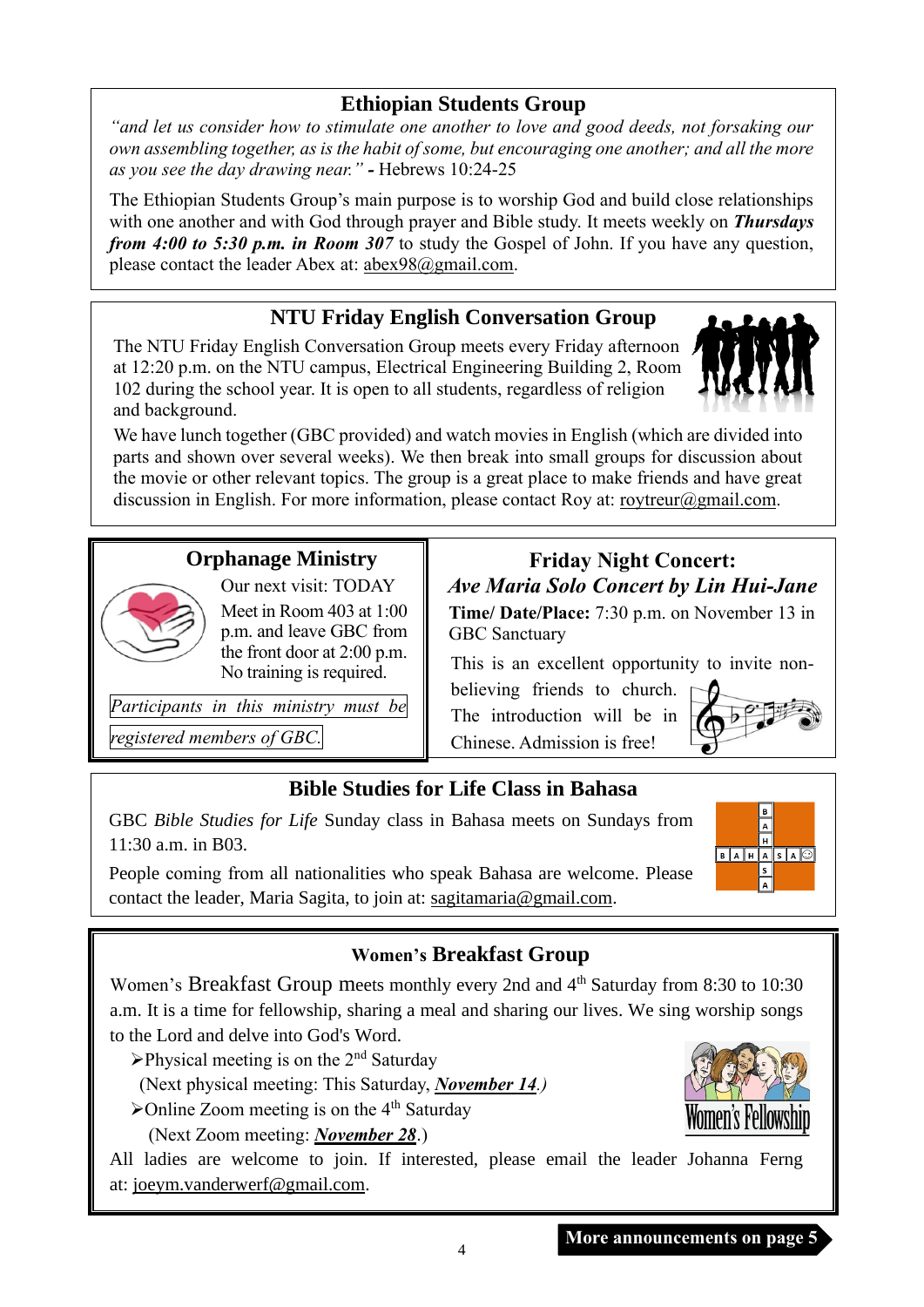| <b>Mabuhay Fellowship</b>                                                                                                                                                                                                                                                                                                                                                                                                                   | <b>Young Adults Fellowship</b>                                                                                                                                                                                                                                                                                                                                                                                 |  |  |
|---------------------------------------------------------------------------------------------------------------------------------------------------------------------------------------------------------------------------------------------------------------------------------------------------------------------------------------------------------------------------------------------------------------------------------------------|----------------------------------------------------------------------------------------------------------------------------------------------------------------------------------------------------------------------------------------------------------------------------------------------------------------------------------------------------------------------------------------------------------------|--|--|
| Today, November 8, at 2 p.m. in<br>Basement Room B05, the Mabuhay<br>Fellowship will prepare for its<br>Christmas celebration on December<br>13.<br>On November 15, Wycliffe missionary Dr.<br>Winston Chiu will speak on the Holy Spirit,<br>based on the Book of John. All are welcome.<br>The Mabuhay Fellowship comprises Filipinos<br>aiming to share God's love and light through<br>worship, prayer, Bible study, fellowship, gospel | <b>Young Adults</b><br>Fellowship is for young<br>adults from the age of<br>20-35 to study God's<br>Young Adult Ministry<br>Word and grow together.<br>It meets on $1st$ and $3rd$ Saturdays from 4:30<br>to 6:00 p.m. in WanFu 22 (next to GBC<br>building). Please join the Fellowship<br>directly. Next Meeting is Saturday,<br>November 21. Contact Minister Kevin<br>Wang at kevin@gbc.org.tw if you need |  |  |
| sharing, and ministry.                                                                                                                                                                                                                                                                                                                                                                                                                      | more information.                                                                                                                                                                                                                                                                                                                                                                                              |  |  |

- Marriage-Related Services: GBC provides marriage-related services (counseling on marriage problems/questions, pre-marrital counseling…..) for registered members. Please contact SueJenny (suejenny@gbc.org.tw) to schedule the meetings if you need counseling.
- **Issues with Our Website:** Please follow the instructions listed on GBC website home page: https://www.gbc.org.tw/en
- Be Careful of Fake Emails: For details see GBC website home page: https://www.gbc.org.tw/en
- **Evergreen Bilingual Fellowship:** Evergreen Fellowship meets every Saturday night from 6:00 to 8:00 p.m. in GBC. To join, please email: [wistlesliang@hotmail.com.](mailto:wistlesliang@hotmail.com)

| <b>English Congregation Leaders</b>                                                                                                                                                                                                                                                                                                                                                                                                                                                                                                                                 |                                                                                                                                                                                                                                                                                                                                                                                                                               |                                                                                                                                                                                                                                                                                                                                                                                                                                                                                        |                                                                                                                                                                                                                                                                                                                                                                        |                                                                                                                                                                                                                                                                                                           |  |
|---------------------------------------------------------------------------------------------------------------------------------------------------------------------------------------------------------------------------------------------------------------------------------------------------------------------------------------------------------------------------------------------------------------------------------------------------------------------------------------------------------------------------------------------------------------------|-------------------------------------------------------------------------------------------------------------------------------------------------------------------------------------------------------------------------------------------------------------------------------------------------------------------------------------------------------------------------------------------------------------------------------|----------------------------------------------------------------------------------------------------------------------------------------------------------------------------------------------------------------------------------------------------------------------------------------------------------------------------------------------------------------------------------------------------------------------------------------------------------------------------------------|------------------------------------------------------------------------------------------------------------------------------------------------------------------------------------------------------------------------------------------------------------------------------------------------------------------------------------------------------------------------|-----------------------------------------------------------------------------------------------------------------------------------------------------------------------------------------------------------------------------------------------------------------------------------------------------------|--|
|                                                                                                                                                                                                                                                                                                                                                                                                                                                                                                                                                                     |                                                                                                                                                                                                                                                                                                                                                                                                                               | English Pastor: Nick Brideson                                                                                                                                                                                                                                                                                                                                                                                                                                                          |                                                                                                                                                                                                                                                                                                                                                                        |                                                                                                                                                                                                                                                                                                           |  |
| Minister Priscilla Liao<br><b>Pastor Nick Brideson</b>                                                                                                                                                                                                                                                                                                                                                                                                                                                                                                              |                                                                                                                                                                                                                                                                                                                                                                                                                               |                                                                                                                                                                                                                                                                                                                                                                                                                                                                                        | Minister Kevin Wang                                                                                                                                                                                                                                                                                                                                                    |                                                                                                                                                                                                                                                                                                           |  |
| <b>Adult Education</b><br>/Mission                                                                                                                                                                                                                                                                                                                                                                                                                                                                                                                                  | AM Worship                                                                                                                                                                                                                                                                                                                                                                                                                    | Children's<br><b>Education/Caring</b>                                                                                                                                                                                                                                                                                                                                                                                                                                                  | PM Worship                                                                                                                                                                                                                                                                                                                                                             | Youth/Fellowship                                                                                                                                                                                                                                                                                          |  |
| <b>Adult Education</b><br>Nick Brideson<br>nick@gbc.org.tw<br><b>Foreign Mission:</b><br><b>Medical/Dental Team</b><br>Armand Lim<br>rmanlim@yahoo.com<br><b>VBS</b> Team<br>Priscilla Liao<br>$priscilla(\partial gbc.org.tw)$<br><b>Taiwan Mission:</b><br><b>TaiTung Team</b><br>Cherrie Gow Lim<br>cvgow@yahoo.com<br><b>Orphanage Ministry</b><br>Julie Chen<br>yuling0914@gmail.com<br><b>NTU Friday English</b><br><b>Conversation Group</b><br>Roy Treurnicht<br>roytreur@gmail.com<br><b>Ethiopian Students Group</b><br>Abex Yohannes<br>abex98@gmail.com | <b>Morning Music</b><br>Cherrie Gow Lim<br>cvgow@yahoo.com<br><b>Morning Greeters</b><br>Chien Ferng<br>cferng@gmail.com<br><b>Adult Choir</b><br><b>Hand Bell Choir</b><br>Juliet Jao<br>lenyinjao@gmail.com<br><b>Hallel Singers</b><br>Cherrie Gow Lim<br>cvgow@yahoo.com<br><b>Morning Fellowship Tea</b><br>Yuri Shih<br>yuchen phone@hotmail.com<br><b>Morning Multimedia</b><br>Vicky Lin<br>gbcmorningmedia@gmail.com | <b>Cryroom Children's</b><br><b>Care Ministry</b><br>Abby Tu<br>abbbytu@gmail.com<br>Preschool<br>Joanna Peng<br>Joanna1285@hotmail.com Evening Multimedia<br><b>AWANA Spark</b><br>Group<br>Crystal Turner<br>elisayeh@yahoo.com<br>AWANA T&T Group<br>Ming Lai<br>minglai88@gmail.com<br><b>Prayer Ministry</b><br>Priscilla Liao<br>priscilla@gbc.org.tw<br><b>Hospital Visitation</b><br>Amanda Lou<br>lou.amanda@gmail.com<br><b>Small Groups</b><br>Women<br>General<br>Ministry | <b>Evening Music Team</b><br>Alex Chen<br>gbceworshipteam@gmail.com above)<br><b>Evening Greeters</b><br>Vicky Kuo<br>asiaglobe999@gmail.com<br>Jusak Tandean<br>jtandean@yahoo.com<br><b>Evening Tea / Baptism</b><br><b>Celebration Fellowship</b><br>Michelle Cheng<br>yealincheng@yahoo.com<br><b>Baptism Support</b><br>Aline Kao<br>$aline(\partial gbc.org.tw)$ | <b>Trinity Youth</b><br>Grade 7 and<br>Grant & Kirsten<br><b>Burgess</b><br>grantburgess@live.co.za<br><b>Mabuhay Fellowship</b><br>Ava Zamora<br>avazam@yahoo.com<br><b>Young Adults</b><br>Fellowship<br>Kevin Wang<br>kavin@gbc.org.tw<br><b>Small Groups</b><br>Youth<br><b>Students</b><br>Parenting |  |
| <b>Secretarial staff</b><br>SueJenny Hsu<br>suejenny@gbc.org.tw                                                                                                                                                                                                                                                                                                                                                                                                                                                                                                     | Stella Chen (part-time)<br>stella@gbc.org.tw                                                                                                                                                                                                                                                                                                                                                                                  | <b>Deacon</b><br>Michael Huang<br>mhuang500@yahoo.com                                                                                                                                                                                                                                                                                                                                                                                                                                  |                                                                                                                                                                                                                                                                                                                                                                        | <b>Alternate Deacon</b><br>Armand Lim<br>rmanlim@yahoo.com                                                                                                                                                                                                                                                |  |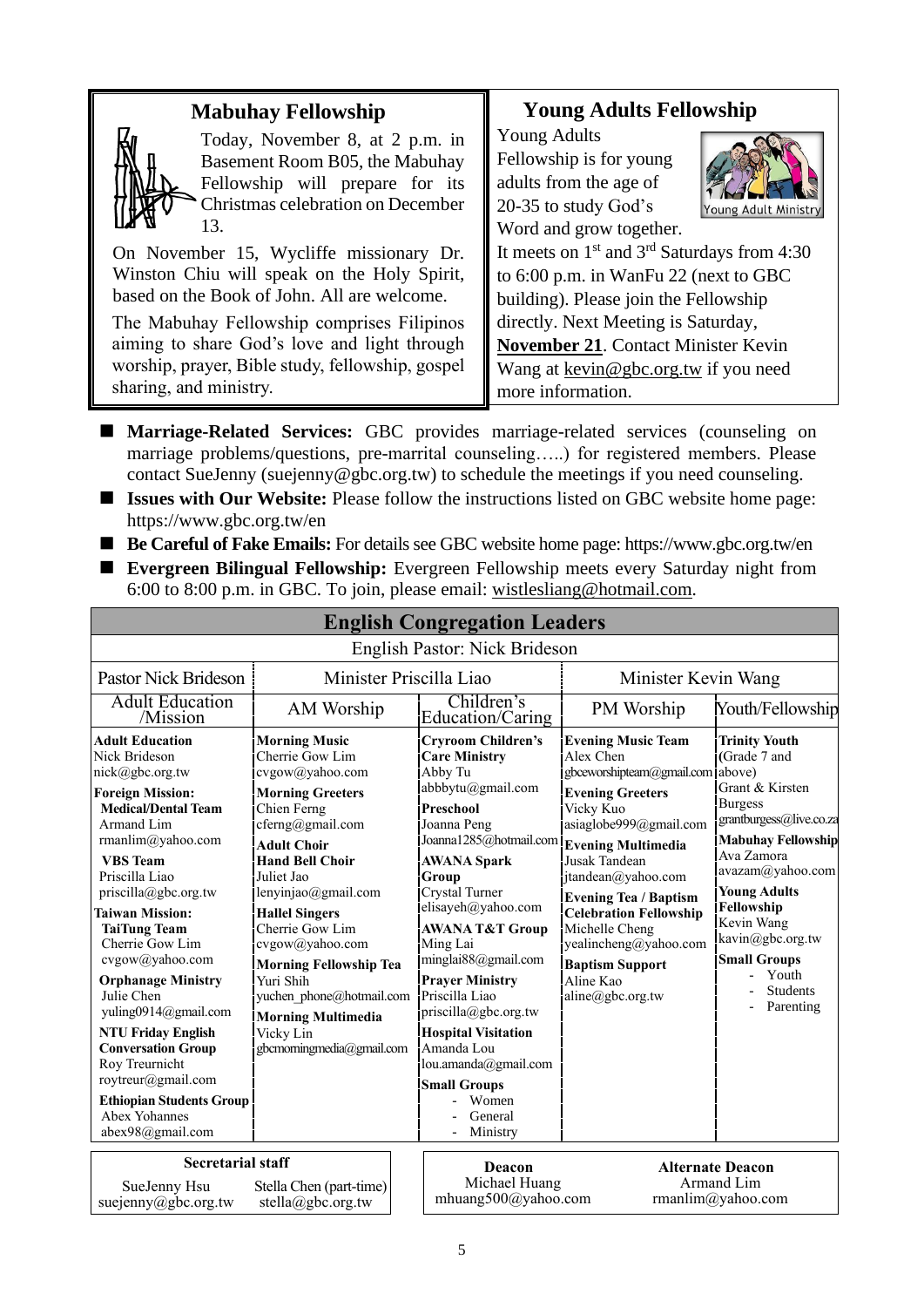| $\star\star$ Sunday School Information – Join a class directly $\star\star$ |                            |                                                                                                                       |  |  |
|-----------------------------------------------------------------------------|----------------------------|-----------------------------------------------------------------------------------------------------------------------|--|--|
| <b>Class</b>                                                                | Time & Room                |                                                                                                                       |  |  |
| <b>Beginning Christian Life</b>                                             |                            | <b>NOTE:</b> To go to either the Calvary or Mount of Olives<br>rooms: Take the stairs by the front desk, 2.5th floor, |  |  |
| Alpha – New and non-Christians                                              | 11:30 a.m.                 | New Cycle<br><b>Calvary Room</b><br>Starts TODAY                                                                      |  |  |
| Christianity 101 - required for baptism                                     | 11:30 a.m.                 | Mount of Olives                                                                                                       |  |  |
| <b>Maturing Christians</b>                                                  |                            |                                                                                                                       |  |  |
|                                                                             | $9:00$ a.m.                | Mount of Olives Room                                                                                                  |  |  |
| <b>Bible Studies for Life</b>                                               | 11:30 a.m.                 | 5 classes:<br>Room B03 - in Bahasa<br>Room B04<br>Room B05<br>WanFu 22A<br>WanFu 22C                                  |  |  |
|                                                                             | $2:30$ p.m.                | Room 306                                                                                                              |  |  |
|                                                                             | $4:00$ p.m.                | Room 305                                                                                                              |  |  |
| <b>Youth: Grade 7 and above</b>                                             |                            |                                                                                                                       |  |  |
| <b>Bible Studies for Life</b>                                               | $11:30$ a.m.               | Room 405                                                                                                              |  |  |
| <b>Children</b>                                                             |                            |                                                                                                                       |  |  |
| Nursery - Age 3 and under                                                   | $11:20$ a.m. $-12:50$ p.m. | Kindergarten                                                                                                          |  |  |
| Preschool - Age 3 to 5                                                      | $11:40$ a.m. $-12:40$ p.m. | Room 403                                                                                                              |  |  |
| AWANA - Kindergarten $(\pm \text{H})$ to Grade 6                            | $11:30$ a.m. $-1:00$ p.m.  | Rooms 401 / 404                                                                                                       |  |  |

| <b>★★ Fellowships - Join a fellowship directly ★★</b> |                                                           |            |  |
|-------------------------------------------------------|-----------------------------------------------------------|------------|--|
| Fellowship<br>Time<br>Location                        |                                                           |            |  |
| Mabuhay                                               | Sundays; $2:00 - 4:00$ p.m.                               | <b>B05</b> |  |
| Young Adults $(20 - 35 \text{ y.o.})$                 | $1st$ & 3 <sup>rd</sup> Saturdays; 4:30 p.m. to 6:00 p.m. | WanFu 22   |  |

|                          | $\star\star$ Small Groups – Contact the leader to join $\star\star$                                               |                                                                 |                                                           |  |  |  |  |
|--------------------------|-------------------------------------------------------------------------------------------------------------------|-----------------------------------------------------------------|-----------------------------------------------------------|--|--|--|--|
| <b>Type</b>              | <b>Name</b>                                                                                                       | Day/Time                                                        | <b>Location/Contact Emails</b>                            |  |  |  |  |
| <b>Students</b>          | <b>NTU Friday English</b><br>Conversation Group                                                                   | Friday<br>$12:20 - 1:10$ pm                                     | NTU<br>roytreur@gmail.com                                 |  |  |  |  |
|                          | <b>International Students Group</b>                                                                               | Friday<br>$7:30 - 9:00 \text{ pm}$                              | WanFu 22A<br>cesaledro57@gmail.com                        |  |  |  |  |
| Language/<br>Nationality | <b>Ethiopian Students Group</b>                                                                                   | Thursday<br>$4:00 - 5:30$ p.m.                                  | Room 307<br>$abex98$ @gmail.com                           |  |  |  |  |
| Parenting                | Parenting Group                                                                                                   | $2na$ & 4 <sup>m</sup> Sunday<br>$11:30$ am $-12:30$ pm         | GBC Room 402<br>rod_syverson@hotmail.com                  |  |  |  |  |
| Women                    | Women's Breakfast Group                                                                                           | 2 <sup>na</sup> & 4 <sup>th</sup> Saturday<br>$8:30 - 10:30$ am | WanFu 22A<br>$j$ oeym.vanderwerf $\omega$ gmail.com       |  |  |  |  |
|                          | Salt & Light                                                                                                      | Sunday<br>$1:30 - 3:00$ pm                                      | <b>GBC Mount of Olives Room</b><br>paulhan2908@gmail.com  |  |  |  |  |
|                          | <b>Bilingual Interpretation Group</b>                                                                             | Sunday<br>$2:00 - 4:00$ pm                                      | GBC Room 303<br>$cfindler(a)$ yahoo.com                   |  |  |  |  |
|                          | Crown of Beauty                                                                                                   | <b>Saturday</b><br>$2:00 - 4:00$ pm                             | <b>GBC Mount of Olives Room</b><br>clemence4261@gmail.com |  |  |  |  |
| General                  | Thursday Night Bible<br><b>Study Group</b>                                                                        | Thursday<br>$7:30 - 9:00$ pm                                    | GBC Room 301<br>rod syverson@hotmail.com                  |  |  |  |  |
|                          | NanGang Bible<br><b>Study Group</b>                                                                               | Friday<br>$7:00 - 9:30$ pm                                      | <b>NanGang</b><br>sagitamaria@gmail.com                   |  |  |  |  |
|                          | YungHe Bible Study Group                                                                                          | Friday<br>$7:00-8:30$ pm                                        | YungHe<br>yedukondaluster@gmail.com                       |  |  |  |  |
|                          | HsinChu Bible Study Group                                                                                         | Friday<br>$7:30 - 8:45$ pm                                      | HsinChu<br>rmanlim@yahoo.com                              |  |  |  |  |
| Ministry                 | <b>Hospital Visitation Group</b>                                                                                  | Thursday<br>$1:30 - 2:30$ pm                                    | Near GBC<br>lou.amanda@gmail.com                          |  |  |  |  |
|                          | If you are interested in starting a new group,<br>please contact Minister Priscilla Liao at priscilla@gbc.org.tw. |                                                                 |                                                           |  |  |  |  |